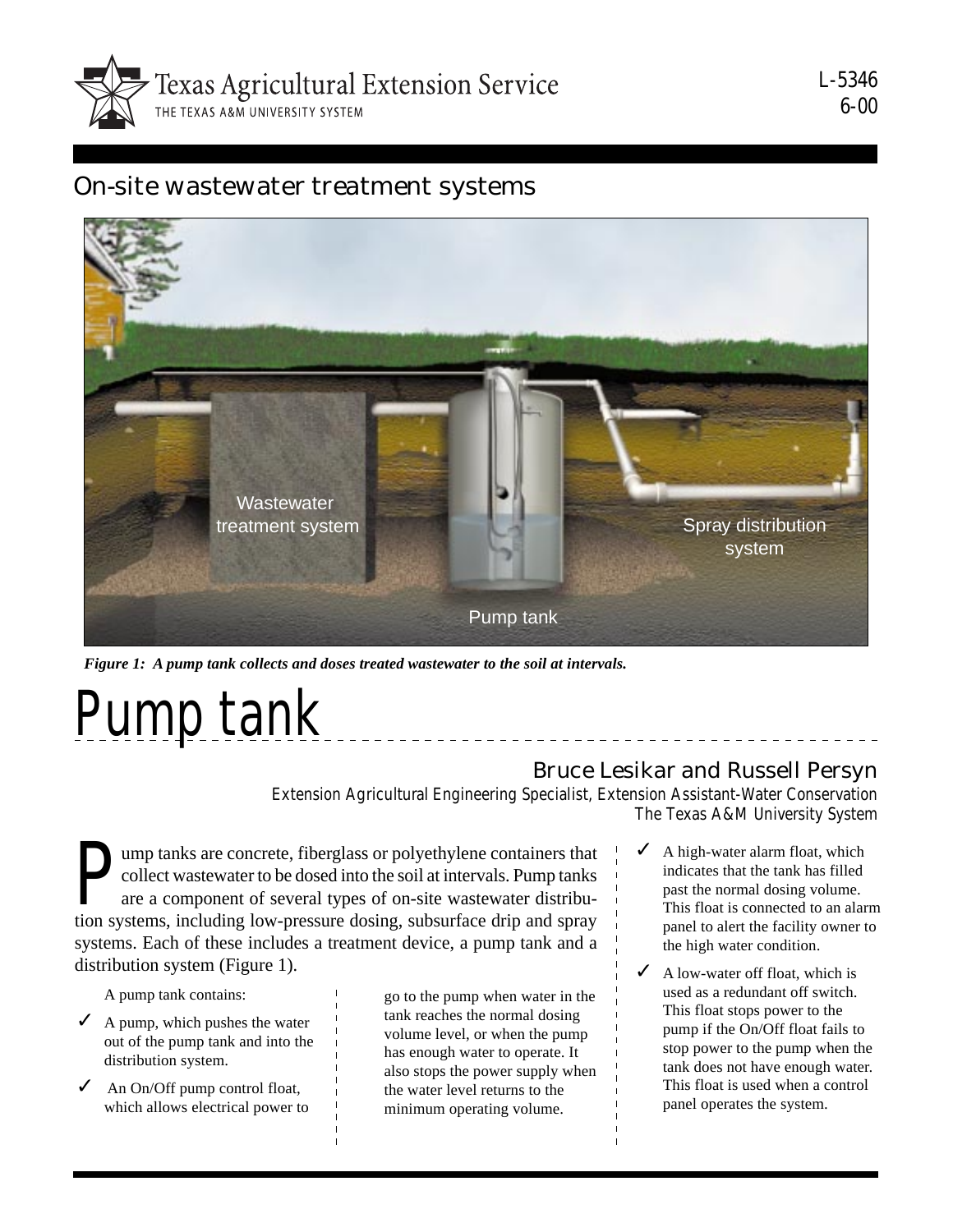The pump tank collects wastewater until it is dosed into the distribution system. The tank must be watertight to prevent wastewater from seeping out and groundwater from entering. It must be big enough to hold the amount of wastewater distributed during dosing. It also must be able to store a minimum amount of wastewater for the pump to operate properly, and to store a certain amount of wastewater after an alarm is triggered.

Most residential pump tanks have a 500 gallon capacity. However, larger tanks (such as a 1,000-gallon tank) can be used to provide about 2 days of flow storage after an alarm is triggered, and to equalize the flow for dosing systems such as the subsurface drip distribution system.

The main component of the pump tank is the pump. The pump must be able to accommodate the amount, or flow, of wastewater, and the pressure at which it will be moved.

Each type of pump has a specific relationship between pressure and flow; generally, as the flow decreases, the pressure increases. For the system to operate properly, it is vital to choose a pump that delivers the desired flow of water at the right pressure. When replacing a failed pump, be sure that the new one operates with the same flow/pressure relationship as the old one.

The pump also must be able to handle the size of the solids in the wastewater. Some pumps can move raw wastewater; others can move wastewater that contains only minimal solids.

Typical residential wastewater pumps can move solids ranging from fine solids to those 2 inches in diameter. Pumps that can move larger solids are used to move wastewater before it reaches a septic tank; effluent pumps are used to move fine solids after the wastewater has been treated

in a septic tank or an advance treatment device.

The type of pump chosen also depends on the requirements of the wastewater distribution system at the home or facility.

There are two types of pumps: low-head pumps and high-head pumps.

Low-head pumps are used in systems that move relatively large volumes of water at low pressures; such systems include pumped effluent drain fields, low-pressure dosing systems, dosing of treatment systems, and alternative collection systems.

High-head pumps are used in systems that move water at lower flow rates and higher pressures; those systems include subsurface drip distribution systems, spray distribution systems, and alternative collection systems.

Other components of a pump tank include the floats. They monitor the water level in the tank and close and open the electrical circuits, using either mechanical or mercury liquid switches. Each float is rated based on the electrical current it can pass through the switch. If the pump carries more current than the float is rated to carry, the float will break, similar to the way a fuse breaks.

Pump tanks use "pump-down" floats that turn on in the up position when the tank is full, and turn off when the float is hanging down, when the tank is empty. Different types of floats have varying angle requirements for turning the pump off and on. Narrow-angle floats are generally used for alarm circuits; wide-angle floats are used to control the pump.

The high-water alarm float sounds an alarm to warn you when the pump or the system breaks down. The alarm is triggered when the wastewater in the pump chamber rises above the On float. The alarm should consist of a buzzer and an easily visible light; it also should be on an electrical circuit separate from the pump's.

All the floats are attached by cords to a float tree, which is a vertically standing pipe in the pump tank. The floats can be adjusted to close the pump circuit so that a specific amount, or dose, of wastewater is pumped. The flow can be adjusted by changing the length of the cord between the float bulb and the float tree. The float tree also makes it easy to remove and check the floats during maintenance.

For easier maintenance, the pump tank components should be accessible:

- $\checkmark$  The pump tank should have a riser extending above the ground surface.
- $\checkmark$  The pump discharge pipe should have a union or other quickdisconnect coupler that is easily reached through the riser and that is less than 18 inches below the riser's top.
- ◆ A nylon rope or other noncorroding material should be attached to the pump and should connect near the riser so that it can be reached in the tank. The rope and the pump discharge pipe make it easy to remove the pump.
- $\angle$  Electrical components should be either inside the riser or buried just outside it.

### Design

The pump tank volume can be divided into three components: minimum operating volume, dosing volume, and alarm volume.

The minimum operating volume is the portion of the tank below the pump inlet. Water remains there because the pump cannot pick up the water below this level. Generally, the bottom 14 inches of the tank functions as the minimum operating volume.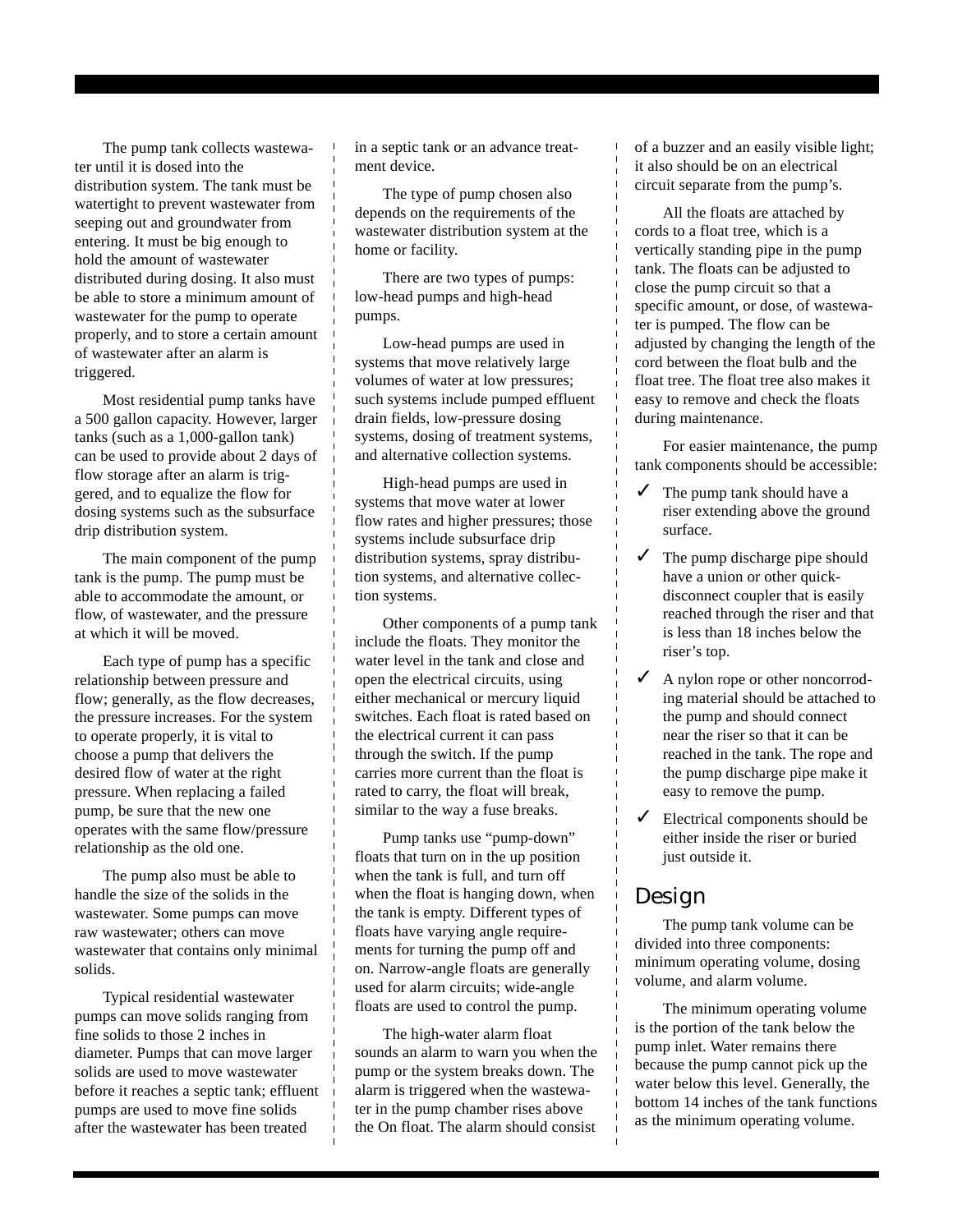The dosing volume is the amount of water distributed at one time, or dosing event. The dosing volume needed is determined by the amount of daily wastewater flow from the house or business, the type of distribution system being used, and the number of doses each day. A spray distribution system can be set to dose either when a set volume is collected ("ondemand" system) or at one time during the night ("night dosing").

An on-demand system requires less storage than a night dosing system, because the night system must be big enough to store the total amount of wastewater the facility produces every day. For example, a three-bedroom house with a flow of 240 gallons per day could dose three times a day at 80 gallons per dose, thus requiring an on-demand dosing volume storage of only 80 gallons. The night dosing system must be big enough to store all 240 gallons of water until nighttime.

On-demand floats or electronic controllers can be used in subsurface drip distribution and low-pressure dosing systems, which can dose several times during a day.

Electronic timers allow several small doses throughout the day. This is a good management option for subsurface drip distribution systems.

The alarm volume is based on the daily flow from the facility. For facilities handling less than 1,000 gallons per day, Texas regulations require that the alarm volume be onethird of the total daily flow. For example, a three-bedroom house with a flow of 240 gallons per day would require an alarm volume of 80 gallons. When the alarm sounds, the homeowner can use only 80 more gallons of water before the tank is full.

Some people choose to install a larger pump tank so that when the alarm is activated, they have more than the minimum storage available.



*Figure 2: Floats in the pump tank signal the pump to start or stop dosing wastewater to the drain field.*

Facilities that handle more than 1,000 gallons of wastewater per day are required to have a duplex pump system. Duplex pump systems have two pumps that alternate in operation; the first pump doses wastewater to the distribution system during one cycle; and the second pump operates for the next dosing cycle.

Alternating the pumps helps keep them working properly. If a pump breaks, the water level continues to rise in the tank until the alarm is activated. Then the second pump doses the water into the distribution system.

Because the duplex system has two pumps, the alarm volume can be only one-sixth, rather than one-third, of the daily flow. Therefore, a facility with a daily flow of 1,200 gallons a day must have an alarm volume of only 200 gallons. However, the owner can choose a larger alarm volume during the design process if desired.

Because the gases that develop in a wastewater system are very corrosive, the electrical components should be made of PVC materials. All

openings to the components of the system should be built with airtight connections or sealed with silicone or another compound that will provide an airtight seal. Connections that are not airtight can allow wastewater gases to travel to the electrical control panels and corrode the connections.

### How to keep it working

To maintain your pump tank, follow these guidelines:

- $\checkmark$  Check the pump tank, pump and floats every year, and replace or repair worn or broken parts.
- $\checkmark$  Follow the manufacturer's recommendations for pump maintenance.
- $\checkmark$  Check the electrical parts and conduits for corrosion.
- $\checkmark$  If the alarm panel has a push-totest button, test it regularly.
- $\checkmark$  For systems using a septic tank for pretreatment, install a septic tank effluent filter or pump screen if your system does not have one. Screening or filtering